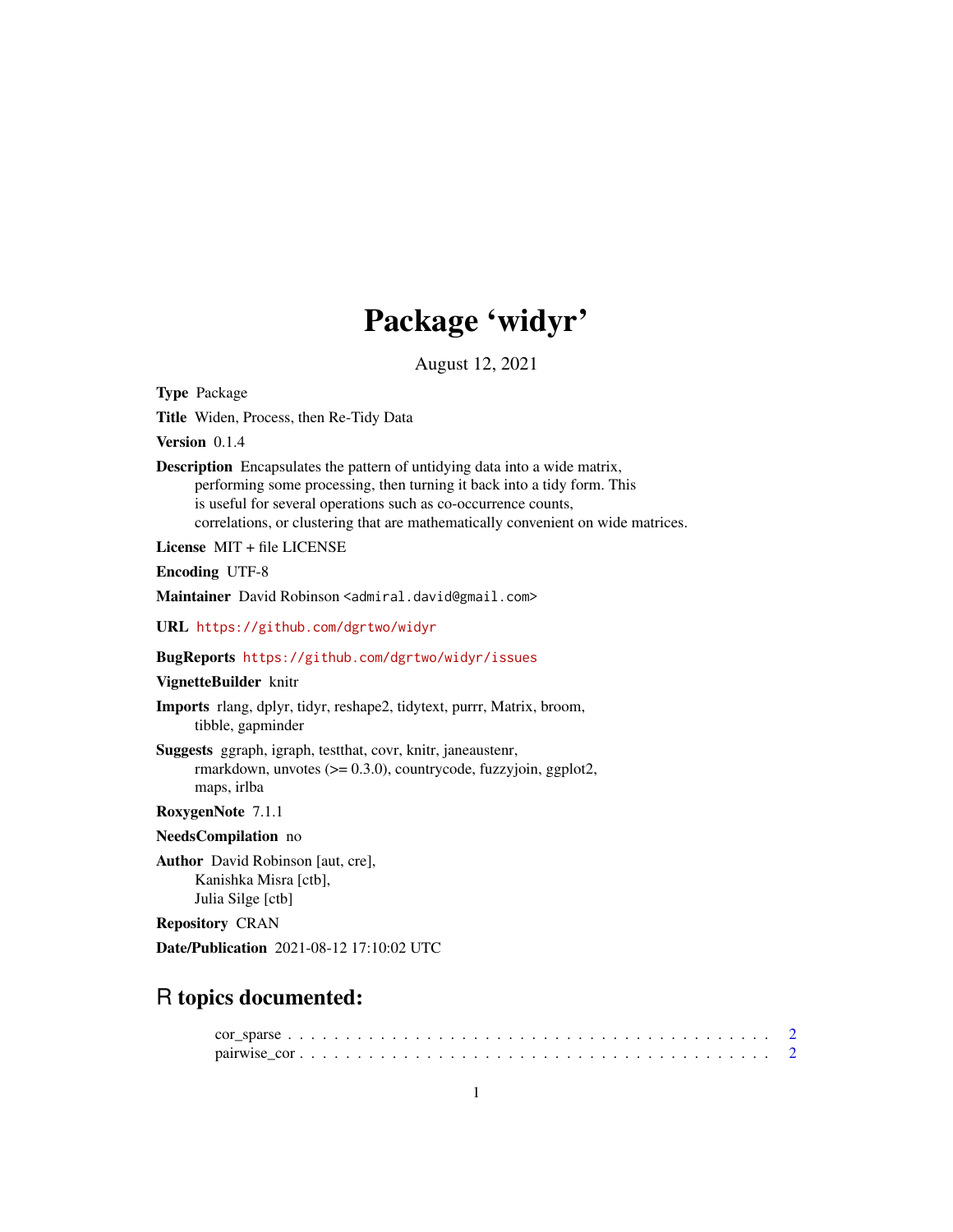# <span id="page-1-0"></span>2 pairwise\_cor

| Index | 15 |
|-------|----|

cor\_sparse *Find the Pearson correlation of a sparse matrix efficiently*

### Description

Find the Pearson correlation of a sparse matrix. For large sparse matrix this is more efficient in time and memory than  $cor(as.matrix(x))$ . Note that it does not currently work on simple\_triplet\_matrix objects.

#### Usage

cor\_sparse(x)

#### Arguments

x A matrix, potentially a sparse matrix such as a "dgTMatrix" object

#### Source

This code comes from mike on this Stack Overflow answer: [https://stackoverflow.com/a/](https://stackoverflow.com/a/9626089/712603) [9626089/712603](https://stackoverflow.com/a/9626089/712603).

<span id="page-1-1"></span>pairwise\_cor *Correlations of pairs of items*

# Description

Find correlations of pairs of items in a column, based on a "feature" column that links them together. This is an example of the spread-operate-retidy pattern.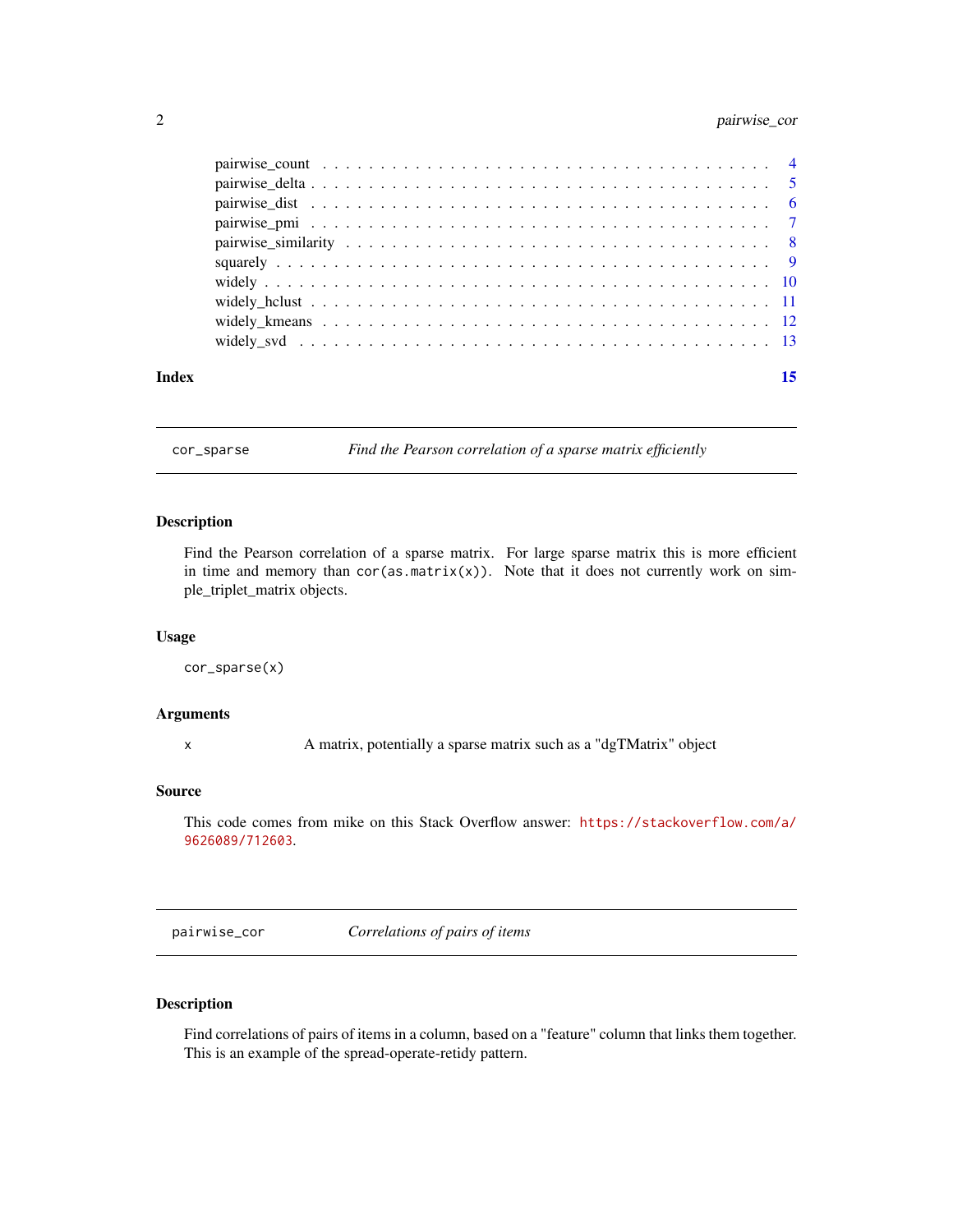# pairwise\_cor 3

# Usage

```
pairwise_cor(
  tbl,
  item,
  feature,
  value,
  method = c("pearson", "kendall", "spearman"),
  use = "everything",
  ...
\lambdapairwise_cor_(
  tbl,
  item,
  feature,
  value,
  method = c("pearson", "kendall", "spearman"),
  use = "everything",
  ...
\mathcal{L}
```
# Arguments

| tbl     | Table                                                                                             |
|---------|---------------------------------------------------------------------------------------------------|
| item    | Item to compare; will end up in item1 and item2 columns                                           |
| feature | Column describing the feature that links one item to others                                       |
| value   | Value column. If not given, defaults to all values being 1 (thus a binary correla-<br>tion)       |
| method  | Correlation method                                                                                |
| use     | Character string specifying the behavior of correlations with missing values;<br>passed on to cor |
| $\cdot$ | Extra arguments passed on to squarely, such as diag and upper                                     |

# Examples

```
library(dplyr)
library(gapminder)
gapminder %>%
  pairwise_cor(country, year, lifeExp)
gapminder %>%
  pairwise_cor(country, year, lifeExp, sort = TRUE)
# United Nations voting data
if (require("unvotes", quietly = TRUE)) {
  country_cors <- un_votes %>%
```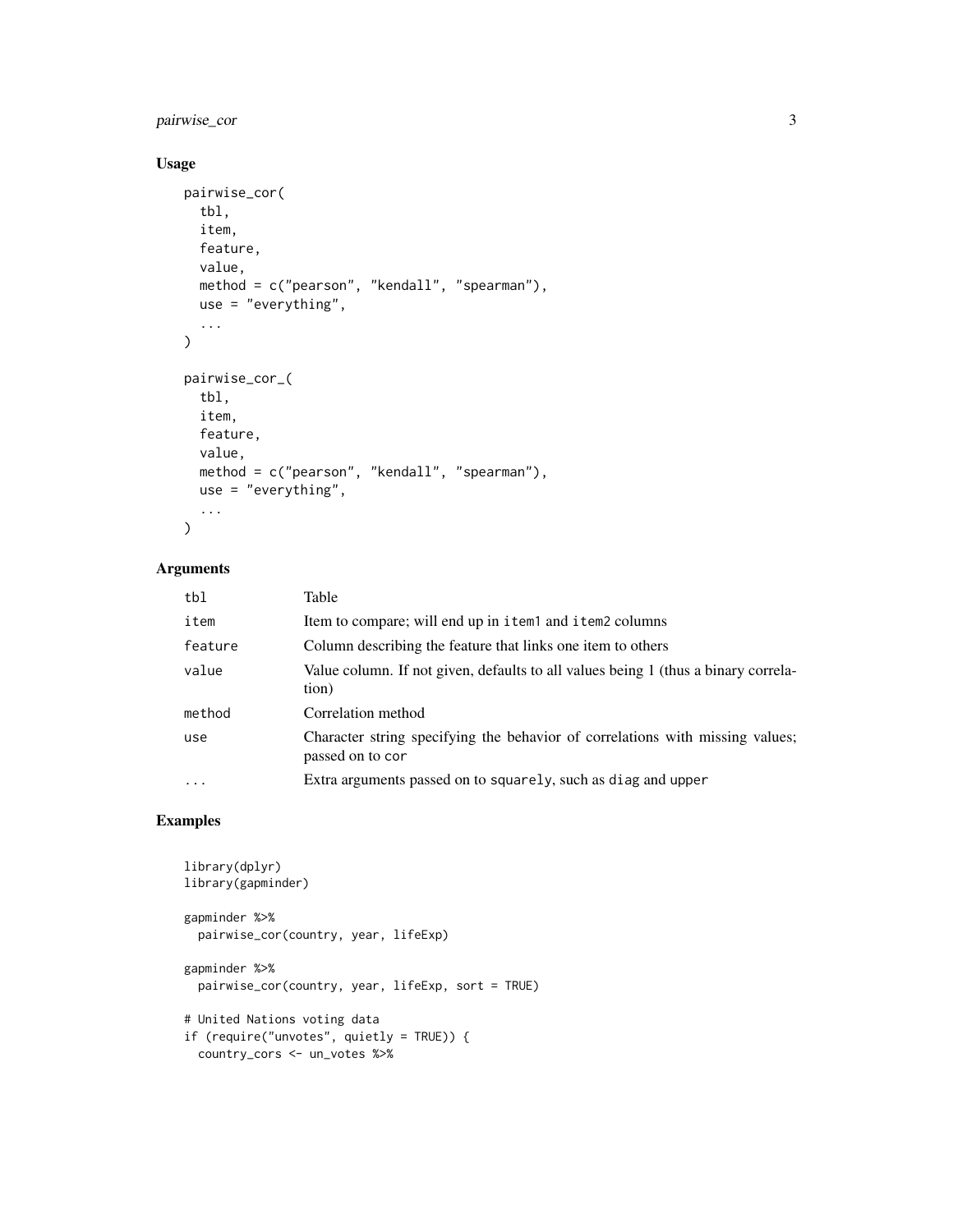```
mutate(vote = as.numeric(vote)) %>%
   pairwise_cor(country, rcid, vote, sort = TRUE)
}
```
<span id="page-3-1"></span>pairwise\_count *Count pairs of items within a group*

# Description

Count the number of times each pair of items appear together within a group defined by "feature." For example, this could count the number of times two words appear within documents).

#### Usage

pairwise\_count(tbl, item, feature, wt = NULL, ...) pairwise\_count\_(tbl, item, feature, wt = NULL, ...)

# Arguments

| tbl      | Table                                                                                 |
|----------|---------------------------------------------------------------------------------------|
| item     | Item to count pairs of; will end up in item1 and item2 columns                        |
| feature  | Column within which to count pairs i tem2 columns                                     |
| wt       | Optionally a weight column, which should have a consistent weight for each<br>feature |
| $\cdots$ | Extra arguments passed on to squarely, such as diag, upper, and sort                  |

#### See Also

[squarely](#page-8-1)

#### Examples

```
library(dplyr)
dat \le tibble(group = rep(1:5, each = 2),
              letter = c("a", "b","a", "c",
                          "a", "c",
                          "b", "e",
                          "b", "f"))
# count the number of times two letters appear together
pairwise_count(dat, letter, group)
pairwise_count(dat, letter, group, sort = TRUE)
pairwise_count(dat, letter, group, sort = TRUE, diag = TRUE)
```
<span id="page-3-0"></span>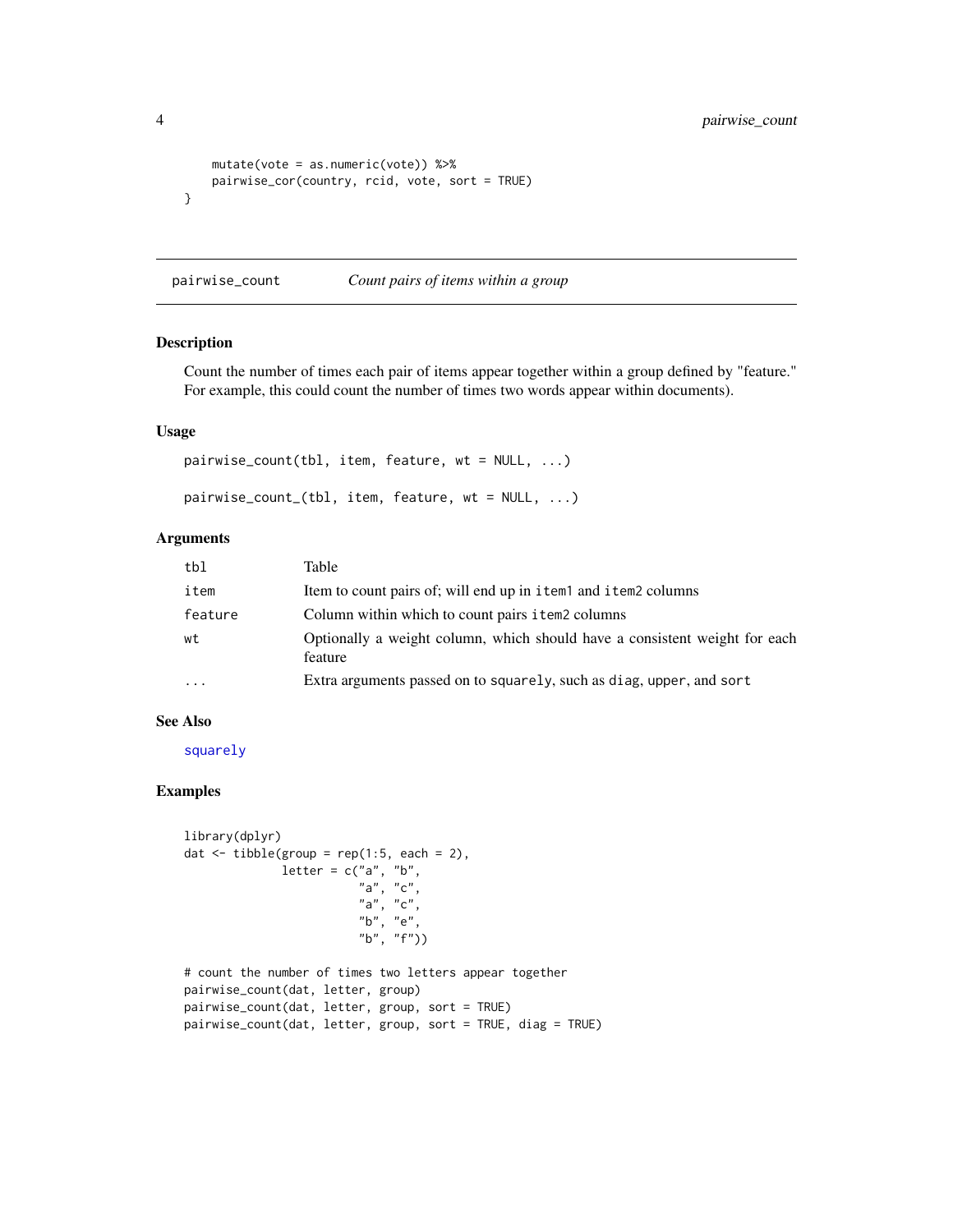<span id="page-4-0"></span>pairwise\_delta *Delta measure of pairs of documents*

#### Description

Compute the delta distances (from its two variants) of all pairs of documents in a tidy table.

# Usage

```
pairwise_delta(tbl, item, feature, value, method = "burrows", ...)
pairwise_delta_(tbl, item, feature, value, method = "burrows", ...)
```
#### Arguments

| tbl     | Table                                                         |
|---------|---------------------------------------------------------------|
| item    | Item to compare; will end up in item1 and item2 columns       |
| feature | Column describing the feature that links one item to others   |
| value   | Value                                                         |
| method  | Distance measure to be used; see dist                         |
|         | Extra arguments passed on to squarely, such as diag and upper |
|         |                                                               |

## See Also

[squarely](#page-8-1)

# Examples

```
library(janeaustenr)
library(dplyr)
library(tidytext)
# closest documents in terms of 1000 most frequent words
closest <- austen_books() %>%
  unnest_tokens(word, text) %>%
  count(book, word) %>%
  top_n(1000, n) %>%
  pairwise_delta(book, word, n, method = "burrows") %>%
  arrange(delta)
closest
closest %>%
  filter(item1 == "Pride & Prejudice")
# to remove duplicates, use upper = FALSE
```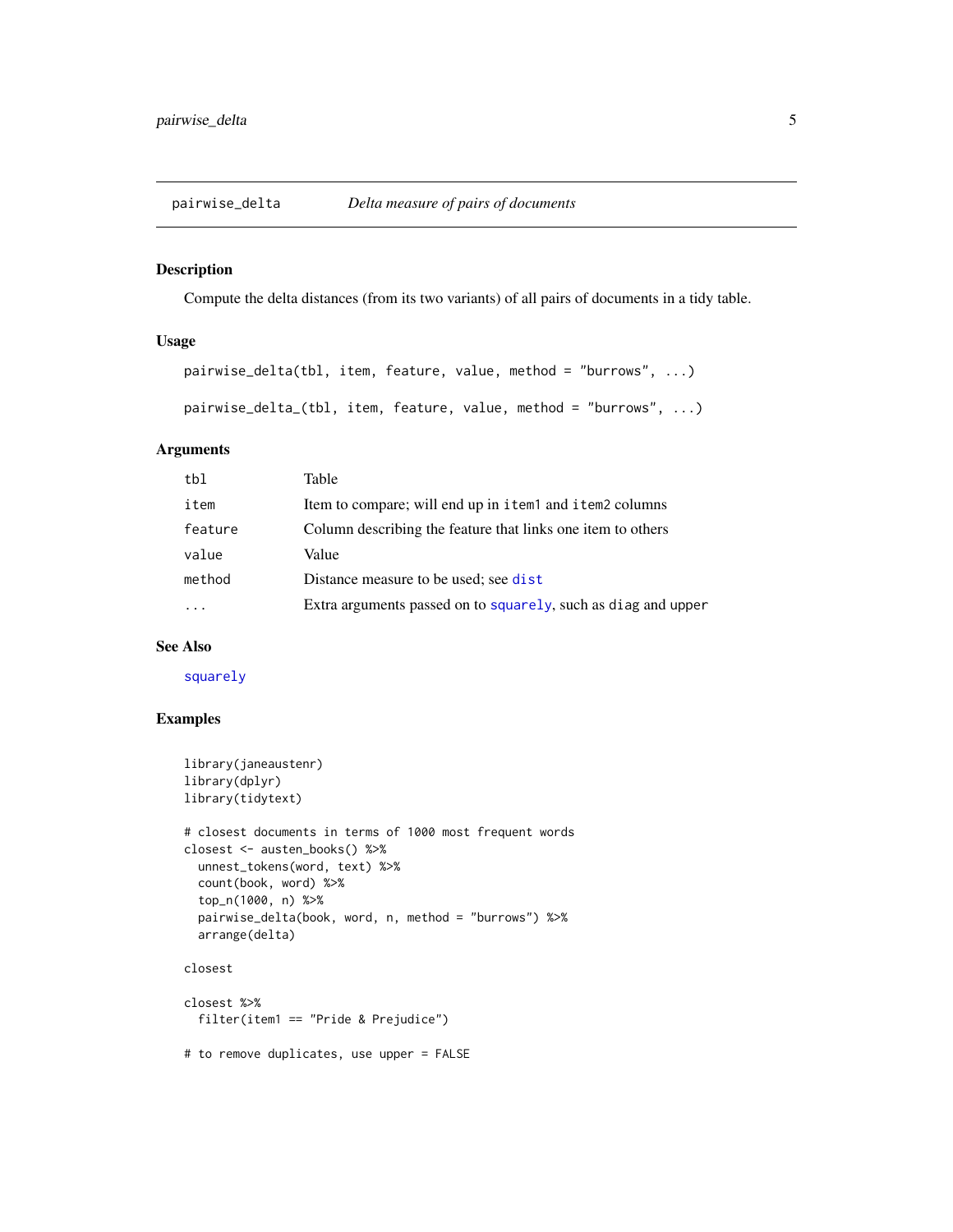```
closest <- austen_books() %>%
  unnest_tokens(word, text) %>%
  count(book, word) %>%
  top_n(1000, n) %>%
  pairwise_delta(book, word, n, method = "burrows", upper = FALSE) %>%
  arrange(delta)
# Can also use Argamon's Linear Delta
closest <- austen_books() %>%
  unnest_tokens(word, text) %>%
  count(book, word) %>%
  top_n(1000, n) %>%
  pairwise_delta(book, word, n, method = "argamon", upper = FALSE) %>%
  arrange(delta)
```
<span id="page-5-1"></span>pairwise\_dist *Distances of pairs of items*

#### Description

Compute distances of all pairs of items in a tidy table.

#### Usage

```
pairwise_dist(tbl, item, feature, value, method = "euclidean", ...)
pairwise_dist_(tbl, item, feature, value, method = "euclidean", ...)
```
# Arguments

| tbl     | Table                                                         |
|---------|---------------------------------------------------------------|
| item    | Item to compare; will end up in item1 and item2 columns       |
| feature | Column describing the feature that links one item to others   |
| value   | Value                                                         |
| method  | Distance measure to be used; see dist                         |
|         | Extra arguments passed on to squarely, such as diag and upper |

# See Also

[squarely](#page-8-1)

<span id="page-5-0"></span>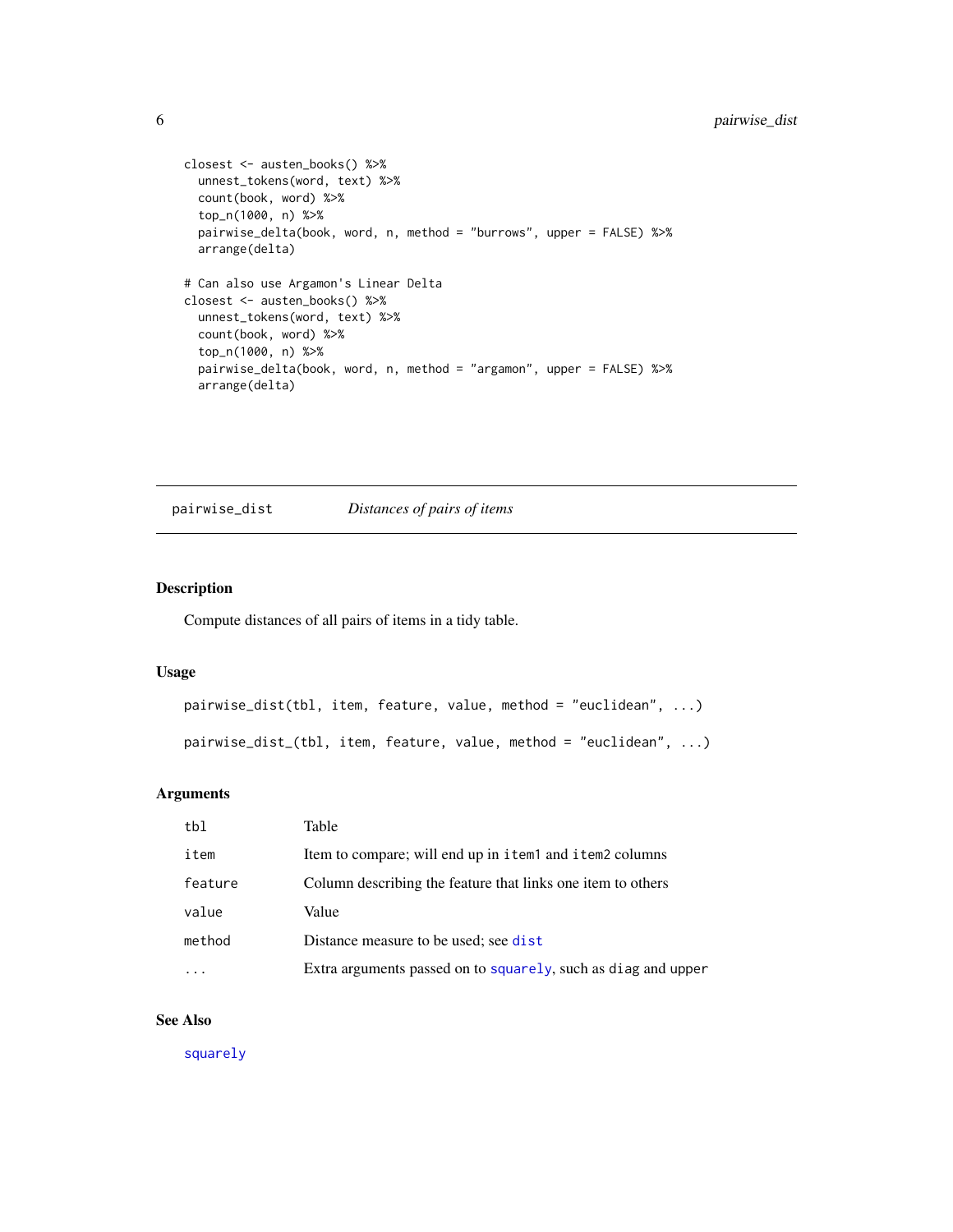# <span id="page-6-0"></span>pairwise\_pmi 7

#### Examples

```
library(gapminder)
library(dplyr)
# closest countries in terms of life expectancy over time
closest <- gapminder %>%
  pairwise_dist(country, year, lifeExp) %>%
  arrange(distance)
closest
closest %>%
  filter(item1 == "United States")
# to remove duplicates, use upper = FALSE
gapminder %>%
  pairwise_dist(country, year, lifeExp, upper = FALSE) %>%
  arrange(distance)
# Can also use Manhattan distance
gapminder %>%
  pairwise_dist(country, year, lifeExp, method = "manhattan", upper = FALSE) %>%
  arrange(distance)
```

| pairwise_pmi | Pointwise mutual information of pairs of items |  |  |
|--------------|------------------------------------------------|--|--|
|              |                                                |  |  |

#### Description

Find pointwise mutual information of pairs of items in a column, based on a "feature" column that links them together. This is an example of the spread-operate-retidy pattern.

#### Usage

```
pairwise_pmi(tbl, item, feature, sort = FALSE, ...)
pairwise_pmi_(tbl, item, feature, sort = FALSE, ...)
```
# Arguments

| tbl       | Table                                                                   |
|-----------|-------------------------------------------------------------------------|
| item      | Item to compare; will end up in item and item 2 columns                 |
| feature   | Column describing the feature that links one item to others             |
| sort      | Whether to sort in descending order of the pointwise mutual information |
| $\ddotsc$ | Extra arguments passed on to squarely, such as diag and upper           |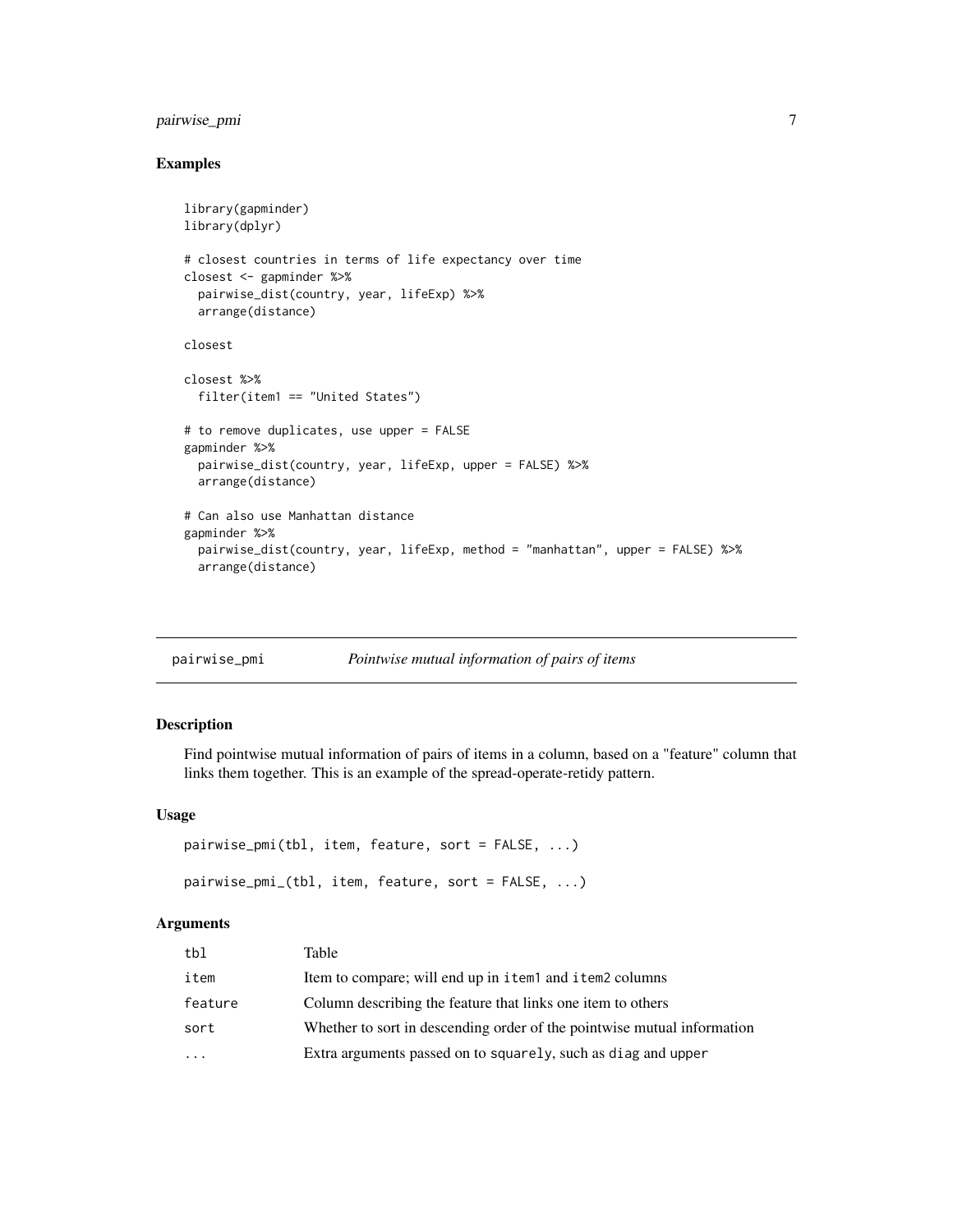<span id="page-7-0"></span>A tbl\_df with three columns, item1, item2, and pmi.

# Examples

```
library(dplyr)
dat \leftarrow tibble(group = rep(1:5, each = 2),
```

```
letter = c("a", "b","a", "c",
                          "a", "c",
                          "b", "e",
                          "b", "f"))
# how informative is each letter about each other letter
pairwise_pmi(dat, letter, group)
pairwise_pmi(dat, letter, group, sort = TRUE)
```
pairwise\_similarity *Cosine similarity of pairs of items*

# Description

Compute cosine similarity of all pairs of items in a tidy table.

# Usage

```
pairwise_similarity(tbl, item, feature, value, ...)
pairwise_similarity_(tbl, item, feature, value, ...)
```
# Arguments

| tbl     | Table                                                         |
|---------|---------------------------------------------------------------|
| item    | Item to compare; will end up in item and item 2 columns       |
| feature | Column describing the feature that links one item to others   |
| value   | Value                                                         |
|         | Extra arguments passed on to squarely, such as diag and upper |
|         |                                                               |

#### See Also

[squarely](#page-8-1)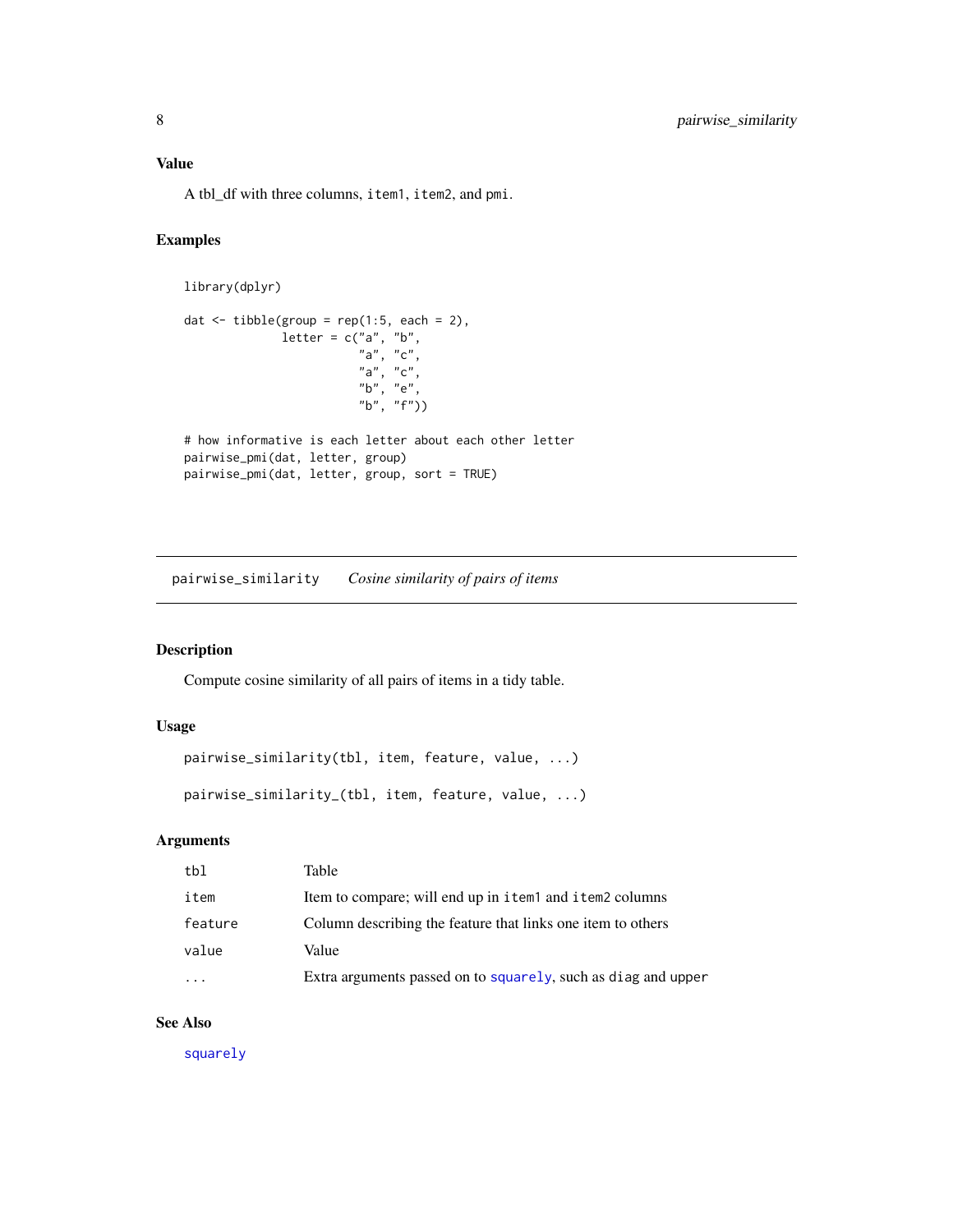#### <span id="page-8-0"></span>squarely 9

# Examples

```
library(janeaustenr)
library(dplyr)
library(tidytext)
# Comparing Jane Austen novels
austen_words <- austen_books() %>%
  unnest_tokens(word, text) %>%
  anti_join(stop_words, by = "word") %>%
  count(book, word) %>%
  ungroup()
# closest books to each other
closest <- austen_words %>%
  pairwise_similarity(book, word, n) %>%
  arrange(desc(similarity))
closest
closest %>%
  filter(item1 == "Emma")
```
<span id="page-8-1"></span>

squarely *A special case of the widely adverb for creating tidy square matrices*

# Description

A special case of [widely](#page-9-1). Used to pre-prepare and post-tidy functions that take an m x n (m items, n features) matrix and return an m x m (item x item) matrix, such as a distance or correlation matrix.

## Usage

```
squarey(.f, diag = FALSE, upper = TRUE, ...)squarey_{(f, \text{diag} = \text{FALSE}, \text{upper} = \text{TRUE}, \dots)
```
#### Arguments

| . f                     | Function to wrap                                           |
|-------------------------|------------------------------------------------------------|
| diag                    | Whether to include diagonal $(i = j)$ in output            |
| upper                   | Whether to include upper triangle, which may be duplicated |
| $\cdot$ $\cdot$ $\cdot$ | Extra arguments passed on to widely                        |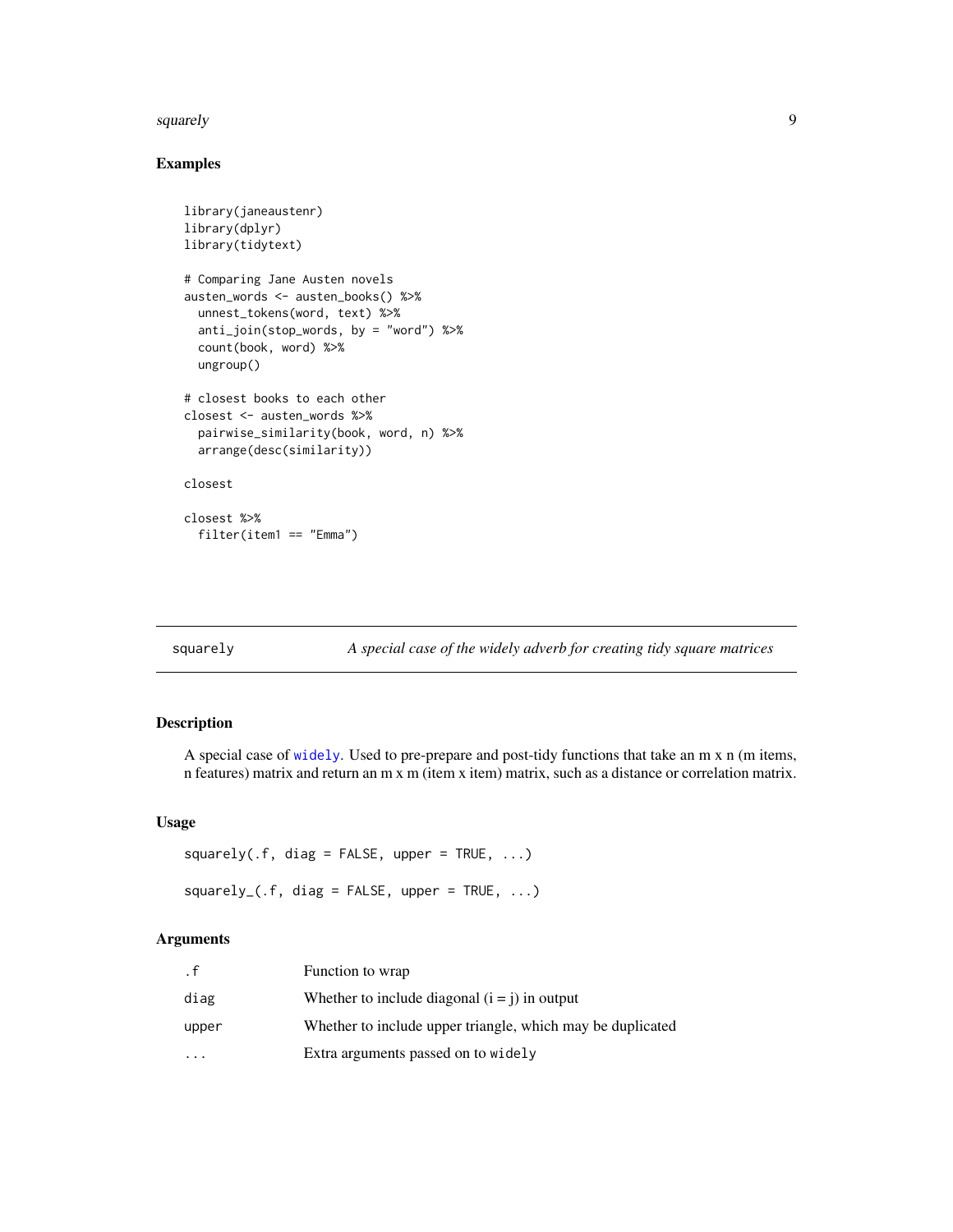10 widely

# Value

Returns a function that takes at least four arguments:

| tbl     | A table                                         |
|---------|-------------------------------------------------|
| item    | Name of column to use as rows in wide matrix    |
| feature | Name of column to use as columns in wide matrix |
| feature | Name of column to use as values in wide matrix  |
|         | Arguments passed on to inner function           |

# See Also

[widely](#page-9-1), [pairwise\\_count](#page-3-1), [pairwise\\_cor](#page-1-1), [pairwise\\_dist](#page-5-1)

## Examples

```
library(dplyr)
library(gapminder)
```

```
closest_continent <- gapminder %>%
  group_by(continent) %>%
  squarely(dist)(country, year, lifeExp)
```
<span id="page-9-1"></span>widely *Adverb for functions that operate on matrices in "wide" format*

# Description

Modify a function in order to pre-cast the input into a wide matrix format, perform the function, and then re-tidy (e.g. melt) the output into a tidy table.

# Usage

```
widely(.f, sort = FALSE, sparse = FALSE, maximum_size = 1e+07)
widely_(.f, sort = FALSE, sparse = FALSE, maximum_size = 1e+07)
```
# Arguments

| . f          | Function being wrapped                                                                                             |
|--------------|--------------------------------------------------------------------------------------------------------------------|
| sort         | Whether to sort in descending order of value                                                                       |
| sparse       | Whether to cast to a sparse matrix                                                                                 |
| maximum_size | To prevent crashing, a maximum size of a non-sparse matrix to be created. Set<br>to NULL to allow any size matrix. |

<span id="page-9-0"></span>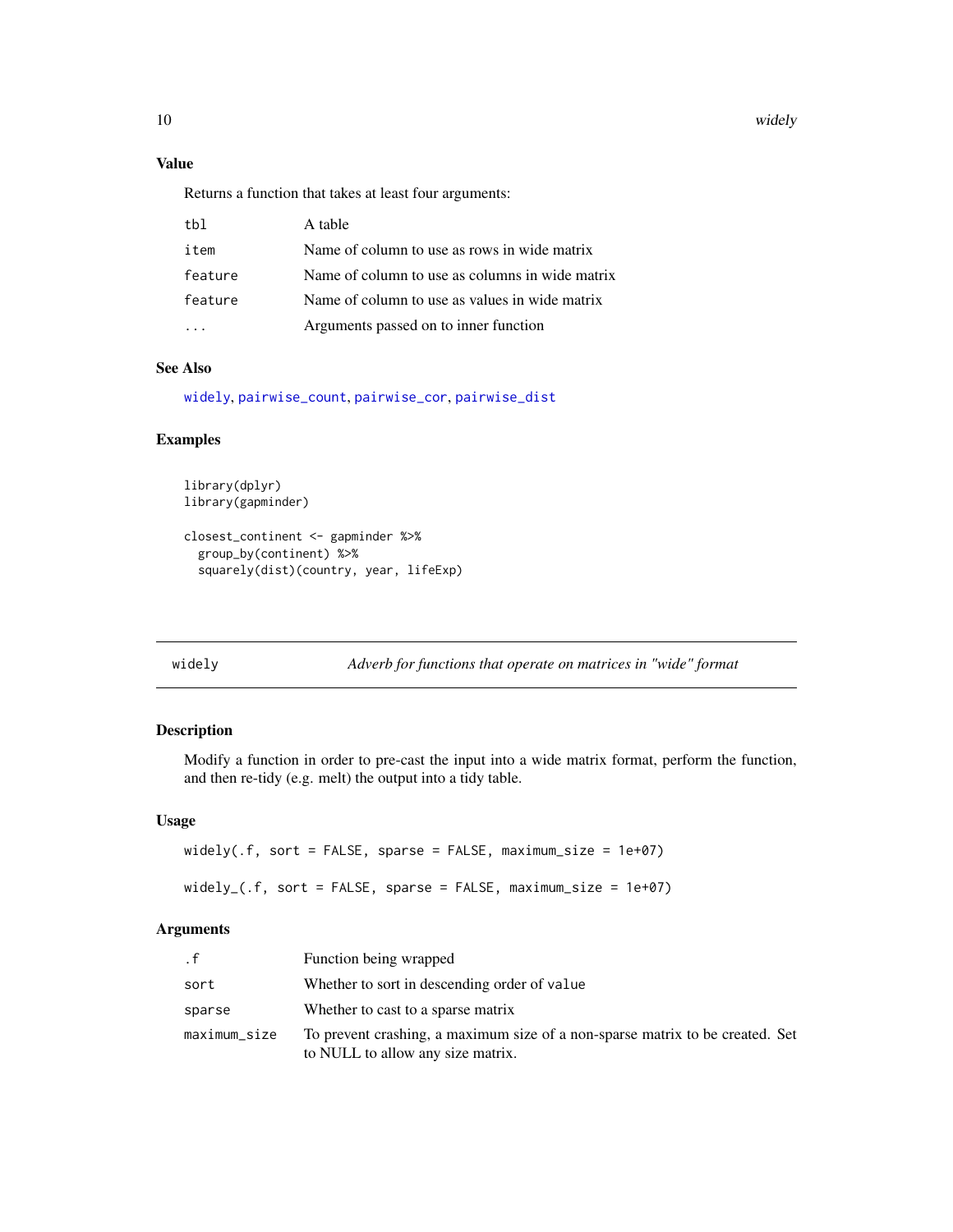#### <span id="page-10-0"></span>Value

Returns a function that takes at least four arguments:

| tbl    | A table                                         |
|--------|-------------------------------------------------|
| row    | Name of column to use as rows in wide matrix    |
| column | Name of column to use as columns in wide matrix |
| value  | Name of column to use as values in wide matrix  |
|        | Arguments passed on to inner function           |
|        |                                                 |

widely creates a function that takes those columns as bare names, widely\_ a function that takes them as strings.

#### Examples

```
library(dplyr)
library(gapminder)
gapminder
gapminder %>%
 widely(dist)(country, year, lifeExp)
# can perform within groups
closest_continent <- gapminder %>%
 group_by(continent) %>%
 widely(dist)(country, year, lifeExp)
closest_continent
# for example, find the closest pair in each
closest_continent %>%
 top_n(1, -value)
```
<span id="page-10-1"></span>widely\_hclust *Cluster pairs of items into groups using hierarchical clustering*

#### Description

Reshape a table that represents pairwise distances into hierarchical clusters, returning a table with item and cluster columns.

#### Usage

```
widely_hclust(tbl, item1, item2, distance, k = NULL, h = NULL)
```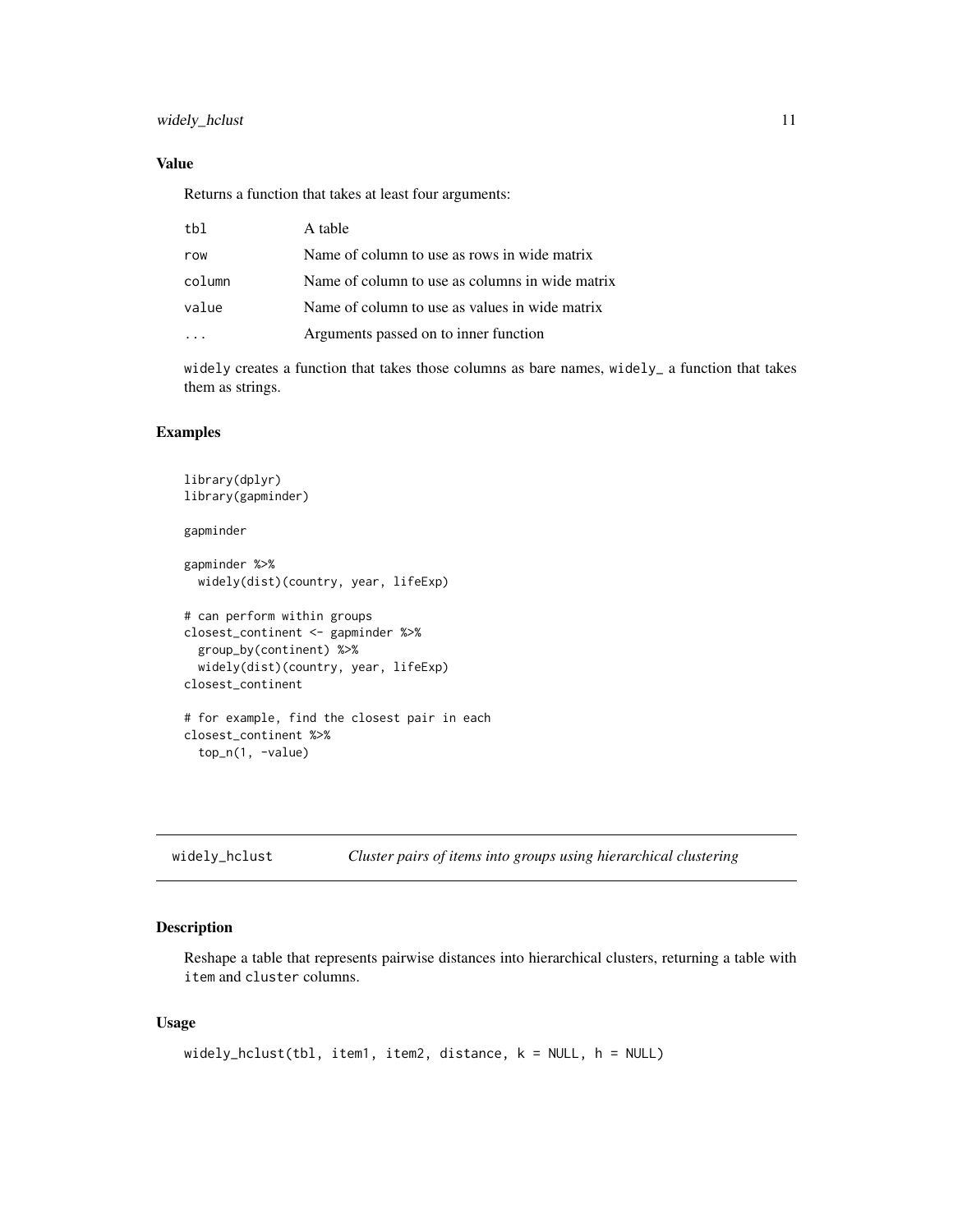#### <span id="page-11-0"></span>Arguments

| tbl      | Table                                                    |
|----------|----------------------------------------------------------|
| item1    | First item                                               |
| item2    | Second <i>item</i>                                       |
| distance | Distance column                                          |
| k        | The desired number of groups                             |
| h        | Height at which to cut the hierarchically clustered tree |

### See Also

[cutree](#page-0-0)

#### Examples

```
library(gapminder)
library(dplyr)
# Construct Euclidean distances between countries based on life
# expectancy over time
country_distances <- gapminder %>%
  pairwise_dist(country, year, lifeExp)
country_distances
# Turn this into 5 hierarchical clusters
clusters <- country_distances %>%
  widely_hclust(item1, item2, distance, k = 8)
# Examine a few such clusters
clusters %>% filter(cluster == 1)
clusters %>% filter(cluster == 2)
```

```
widely_kmeans Cluster items based on k-means across features
```
#### Description

Given a tidy table of features describing each item, perform k-means clustering using [kmeans](#page-0-0) and retidy the data into one-row-per-cluster.

#### Usage

```
widely_kmeans(tbl, item, feature, value, k, fill = 0, ...)
```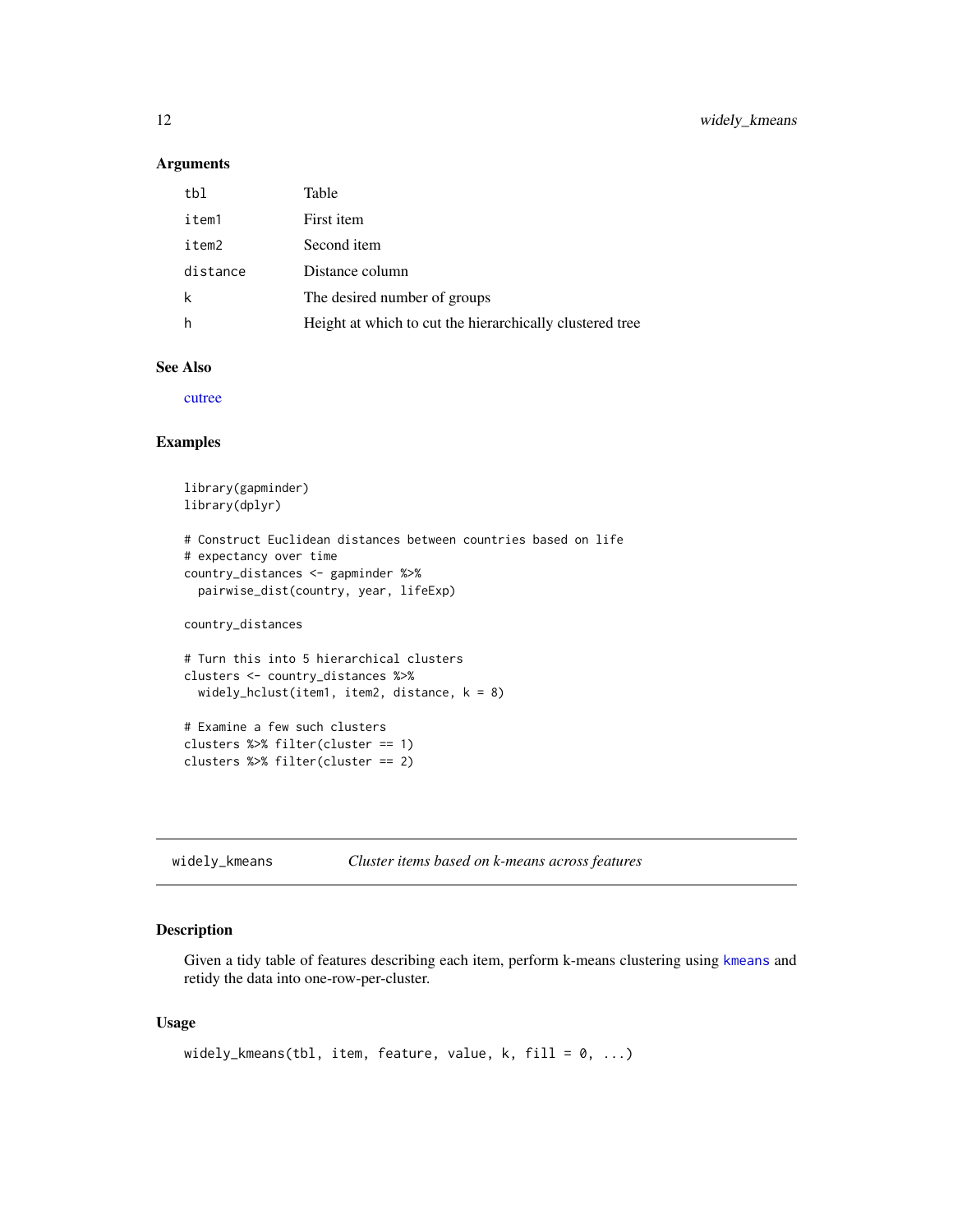# <span id="page-12-0"></span>widely\_svd 13

#### Arguments

| tbl     | Table                                    |
|---------|------------------------------------------|
| item    | Item to cluster (as a bare column name)  |
| feature | Feature column (dimension in clustering) |
| value   | Value column                             |
| k       | Number of clusters                       |
| fill    | What to fill in for missing values       |
|         | Other arguments passed on to kmeans      |

# See Also

[widely\\_hclust](#page-10-1)

# Examples

```
library(gapminder)
library(dplyr)
clusters <- gapminder %>%
  widely_kmeans(country, year, lifeExp, k = 5)
clusters
clusters %>%
  count(cluster)
# Examine a few clusters
clusters %>% filter(cluster == 1)
clusters %>% filter(cluster == 2)
```

|  | widely_svd |
|--|------------|
|  |            |

Turn into a wide matrix, perform SVD, return to tidy form

# Description

This is useful for dimensionality reduction of items, especially when setting a lower nv.

#### Usage

```
widely_svd(tbl, item, feature, value, nv = NULL, weight_d = FALSE, ...)
widely_svd_(tbl, item, feature, value, nv = NULL, weight_d = FALSE, ...)
```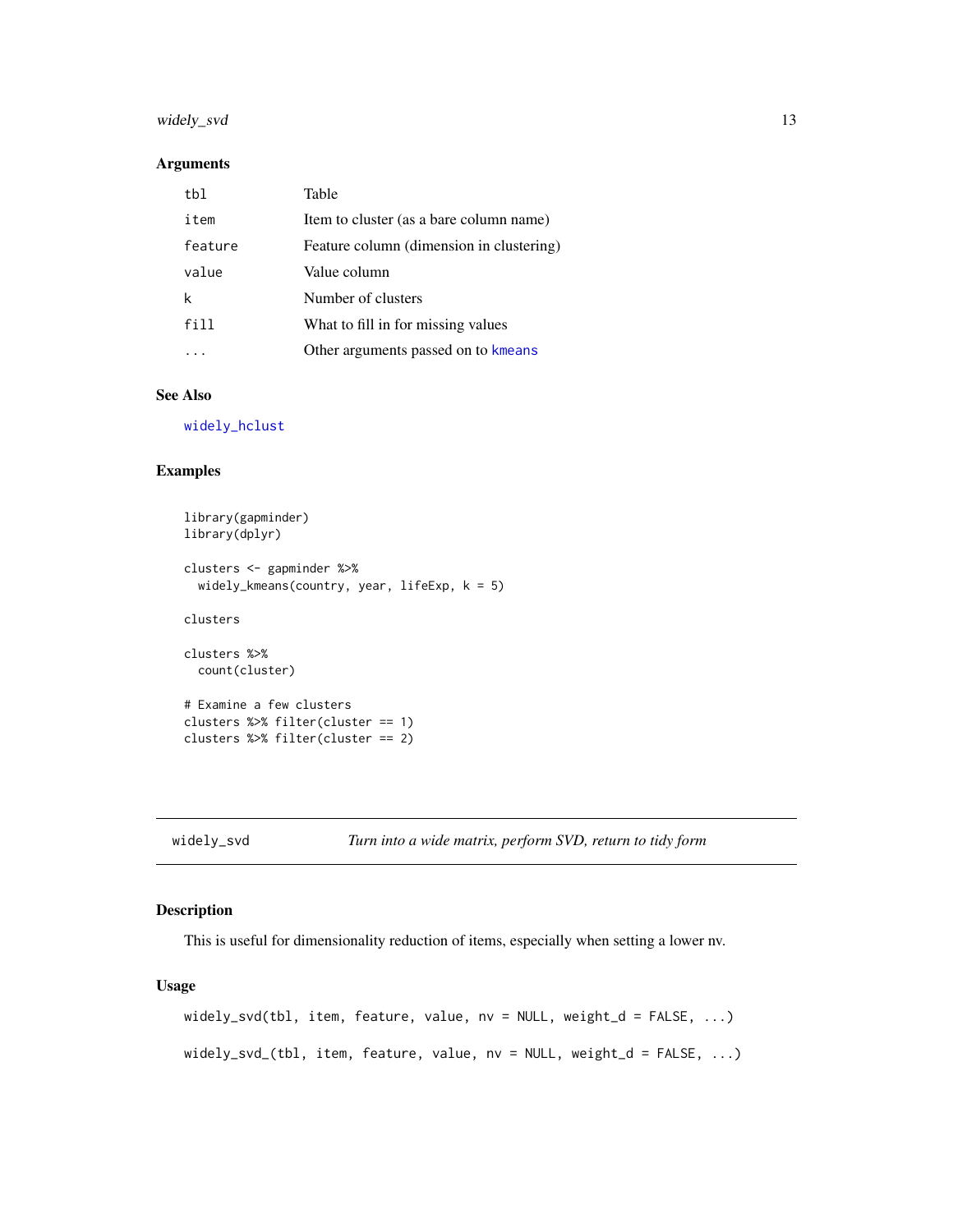## Arguments

| tbl      | Table                                                                                                     |
|----------|-----------------------------------------------------------------------------------------------------------|
| item     | Item to perform dimensionality reduction on; will end up in item column                                   |
| feature  | Column describing the feature that links one item to others.                                              |
| value    | Value                                                                                                     |
| nv       | Optional; the number of principal components to estimate. Recommended for<br>matrices with many features. |
| weight_d | Whether to multiply each value by the d principal component.                                              |
| .        | Extra arguments passed to svd (if nv is NULL) or in the (if nv is given)                                  |

# Value

A tbl\_df with three columns. The first is retained from the item input, then dimension and value. Each row represents one principal component value.

# Examples

```
library(dplyr)
library(gapminder)
```

```
# principal components driving change
gapminder_svd <- gapminder %>%
 widely_svd(country, year, lifeExp)
```
gapminder\_svd

```
# compare SVDs, join with other data
library(ggplot2)
library(tidyr)
```

```
gapminder_svd %>%
 spread(dimension, value) %>%
 inner_join(distinct(gapminder, country, continent), by = "country") %>%
 ggplot(aes('1', '2', label = country)) +geom_point(aes(color = continent)) +
 geom\_text(vjust = 1, hjust = 1)
```